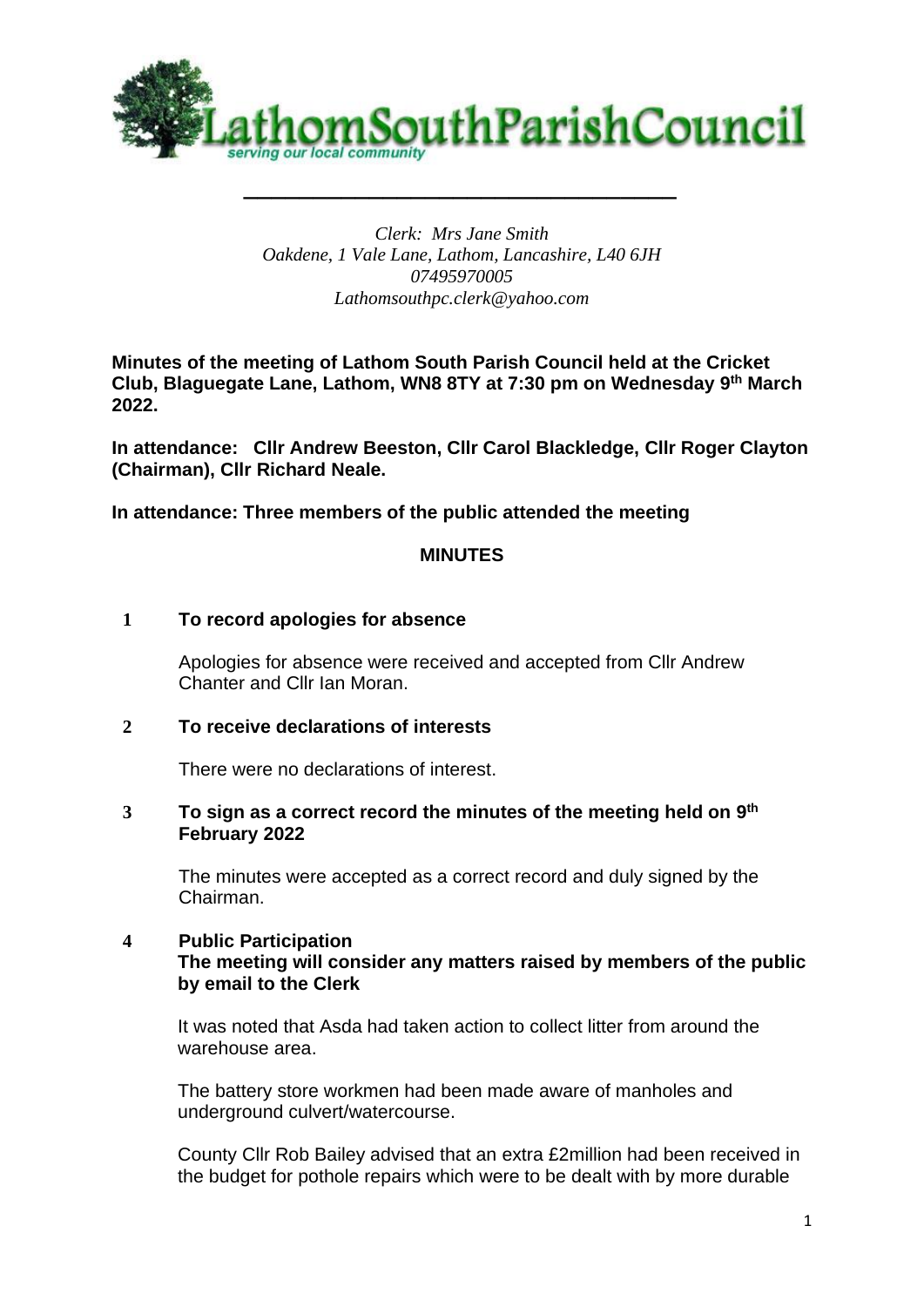patching rather than filling. Extra funds had also been received for gully cleaning which would enable gullies to be cleared more regularly. A list of allocated resurfacing works had been finalised. Cllr Bailey will advise of any planned work in Lathom South Parish.

Cllr Bailey reminded the meeting that the Parish Council conference on Saturday 19<sup>th</sup> March was specifically focussing on Highways. It would include looking at a schedule of rates for part funding of infrastructure with LCC and Parish Councils.

It was raised to Cllr Bailey that the system for reporting potholes was too complicated as it involved having to stop in the road to take photographs which could be hazardous. Cllr Bailey advised that an App is now available for the logging of potholes which simplifies the procedure. It was noted that the App still involves taking a photograph but the system links to the GPS location to log the pothole and a picture is returned to the sender once the pothole in repaired. There is also a direct link for Parishes to report potholes directly to Highways.

Cllrs enquired if the restrictions brought in at recycling centres during Covid were to be fully lifted, specifically the need to prebook if using a trailer. Cllr Bailey advised he would make enquiries.

Cllr Bailey left the meeting 20.05

**5 To discuss roads issues including feedback to County Councillor Bailey and minor jobs initiatives for discussion with LCC relating to the Highways Special Conference on 19th March**.

This item was covered under item 4. No further issues were raised.

#### **6 To receive the Tree Warden report**

It was suggested that a path should be created in Swells Wood to make a circular walk to include a route through the bluebell area. Consideration was given to planting Snowdrops and Bluebells throughout the Parish. However, as great care would be needed not to mix different varieties of Bluebells, it was concluded that extra Bluebell planting would not be appropriate. It was noted that Swells Wood has native English bluebells so care had to be given not to introduce Spanish bluebells.

The meeting considered what would be a suitable tree for planting as a Jubilee tree in Swells Wood. Suggestions included a Magnolia or Rowan tree. It was proposed that Cllr Beeston and Cllr Blackledge fully consider the tree list taking into account the current planting in Swells Wood. The final decision on which tree to purchase was delegated to Cllr Beeston and Cllr Blackledge.

The Clerk informed the meeting that enquiries had been made with Zurich Insurance to establish if any further insurance cover was required following the purchase of Swells Wood. Zurich had advised that as long as there were risk assessments, maintenance and inspection regimes in place the area would be covered under the public liability already in place.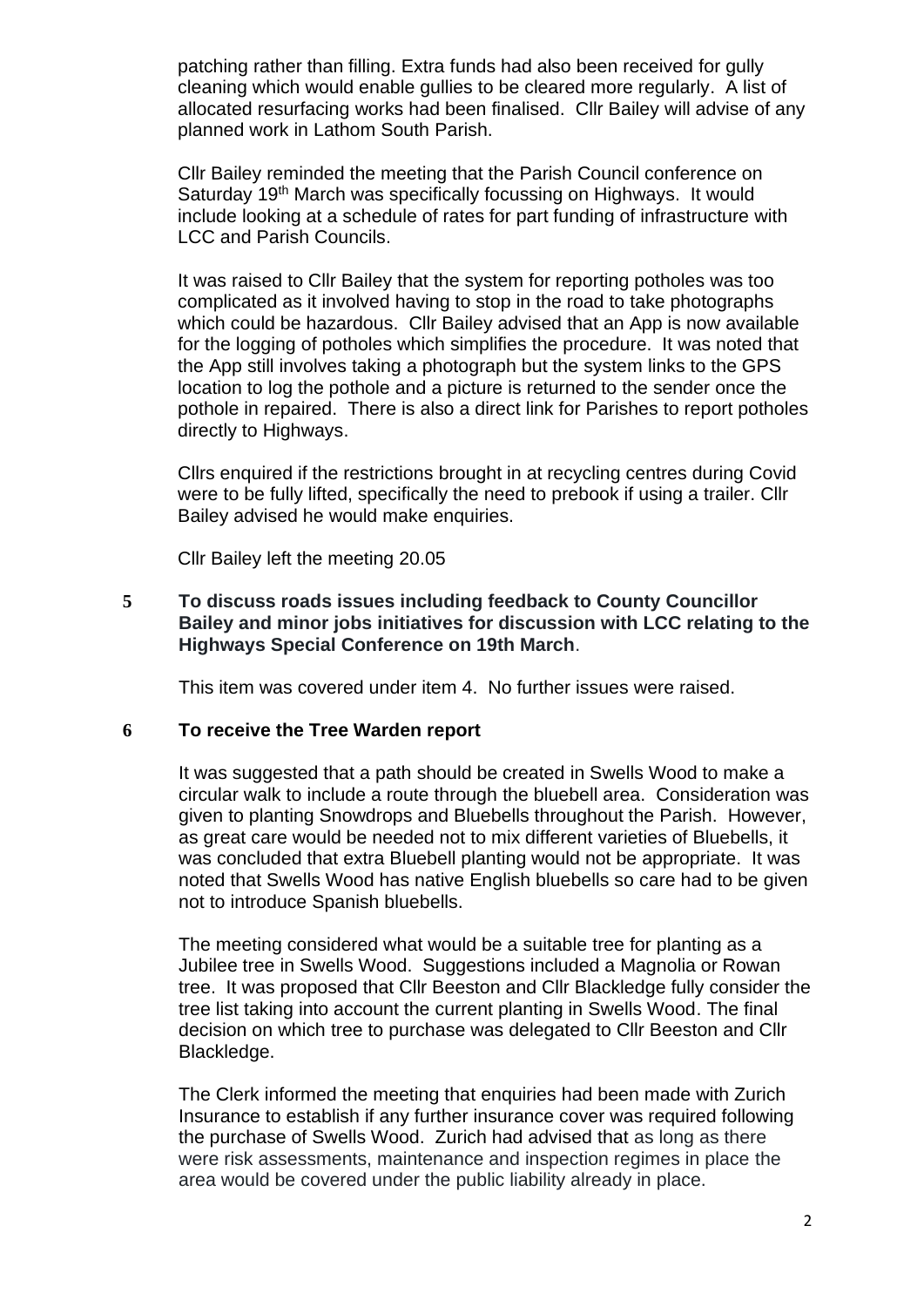It was resolved to invite Andrew Greenough to give advice on what work to be carried out in Swells Wood.

The setting of the date for the Tree Walk was still waiting on news of refreshment opportunities at St James' Church. It was agreed that the date could be advertised on the Parish website and included in a pre-election flyer.

# **7 To ratify and authorise payment of accounts presented**

| <b>ICO</b>                 | 110222 | Data protection              | S.O  | £35.00     |
|----------------------------|--------|------------------------------|------|------------|
| Santander                  | 160222 | <b>Bank charges</b>          | d.d. | £0.05      |
| Napthens Solicitors 210222 |        | <b>Land Purchase</b>         | b.t  | £26,532.00 |
| J Smith                    | 280222 | Clerk's gross salary Feb s.o |      | £421.00    |
| <b>Cricket Club</b>        | 090322 | Room hire                    | b.t. | £40.00     |

The accounts were ratified and authorised for payment.

# **8 To discuss any current planning issues:**

Application Number: 2022/0122/NMA Proposal: Non Material Amendment to Planning Permission 2021/1082/FUL the use of render to the rear extension and positioning and number of proposed windows. Location: 5 Barn Croft Close Lathom Skelmersdale Lancashire WN8 8DB

It was noted that this application had been considered prior to the LSPC meeting, therefore no comments were required.

# **9 Consideration of the draft newsletter**

The meeting considered the content and presentation of the draft newsletter. The Clerk presented quotes for the printing in black and full colour. As the difference in prices was relatively small and within budget, it was resolved that the newsletter should be printed in colour to encourage engagement and greater interest throughout the Parish.

Some minor changes were agreed to the draft.

# **10 To consider the purchase of road side litter bins using CIL money**

This item was deferred to next meeting in order to gain feedback from WLBC and LCC.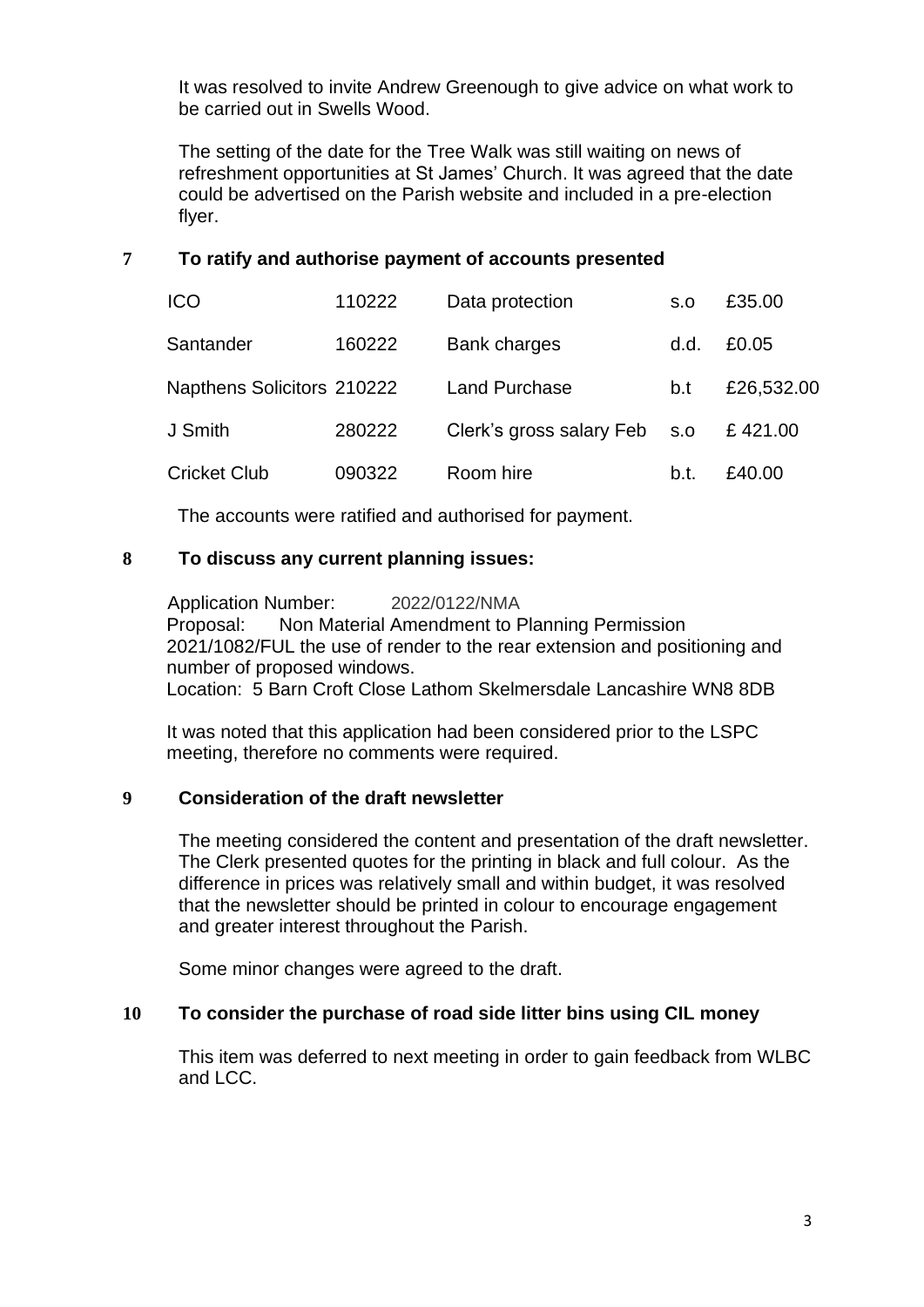# **11 Consideration of charity donations and consider:**

The meeting considered making charitable donations under Section137 and within the 2021/22 agreed budget

# **a. CPRE The Countryside Charity**

The Clerk advised that for several years the Parish Council had been a member of CPRE at an annual membership fee of £36 or thereabouts. It was noted that CPRE in turn had contributed significantly to the 2018 Local Plan proposals and before then to the public inquiry held to recommend the future of Whitemoss hazardous landfill site. There are also monthly updates and information linked to their work to protect the countryside. CPRE had sent a request for additional funding aid as the charity was struggling in the current financial climate. The meeting formally **resolved** to donate £100.

# **b. Ukrainian relief fund**

The meeting formally agreed to make a donation to the Ukrainian relief fund via the Disasters Emergency Committee as the government had pledged a 100% fund match up to £25million of public donations. A donation of £500 was formally **resolved**

# **12. To agree process for annual litter pick including pledge to the Great British Spring Clean**

The meeting formally agreed to ask Julian Pritchard to do his annual litter pick again. Consideration was given to organising a community litter pick as part of the Great British Spring Clean. As nobody was available to dedicate the time to organise a community litter pick it was agreed that the newsletter would include a request for residents to collect litter during their walks along the public footpaths.

# **12 Update on Jacobs Wood**

Several trees in Jacobs Wood had fallen during the recent storms. Cllr Blackledge and her husband Phil were thanked for their hard work clearing the fallen trees. Advice would be sought from Mr Andrew Greenough regarding the stumps left behind. It was noted that a couple of trees remained which were leaning and may not survive a future storm.

The meeting heard that prior to Lathom South Parish Council being donated Jacobs Wood had been felled as part of National Grid safety works by OCR Fountains. Some tall, whippy trees, which it transpired were actually in Swells Wood, had been marked with a red dot but remained untouched. Cllr Blackledge agreed to make enquiries to establish if the trees were still to be felled by OCR Fountains on behalf of National Grid.

Discussions ensued regarding the best access point for machinery to Jacobs Wood and the ownership of the section of land containing the old railway bridge embankment and gated area off Plough Lane on the edge of Swells Wood.